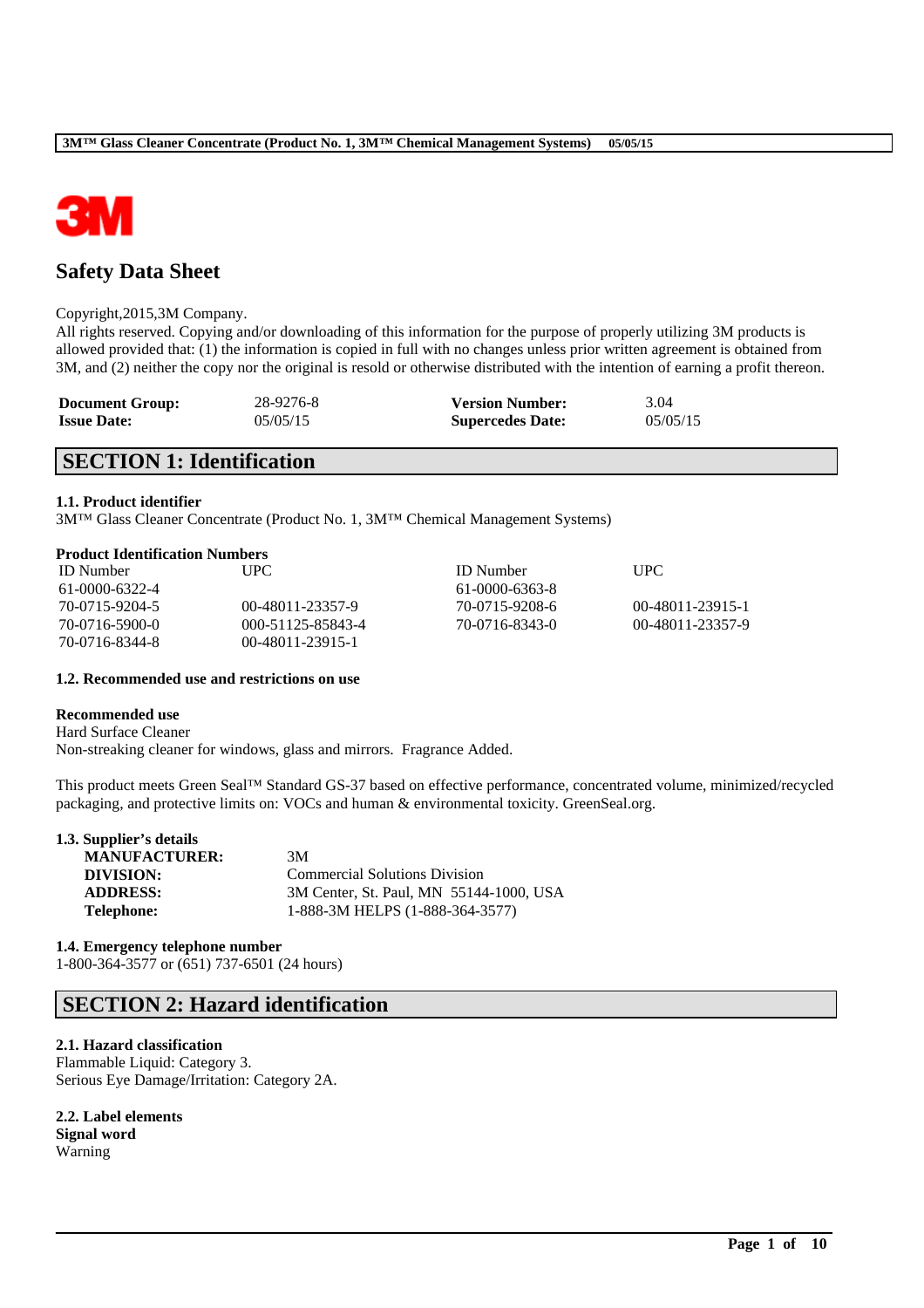### **Symbols**

Flame | Exclamation mark |

### **Pictograms**



**Hazard Statements** Flammable liquid and vapor. Causes serious eye irritation.

### **Precautionary Statements**

### **Prevention:**

Keep away from heat/sparks/open flames/hot surfaces. - No smoking. Keep container tightly closed. Wear protective gloves and eye/face protection. Wash thoroughly after handling.

### **Response:**

IF ON SKIN (or hair): Take off immediately all contaminated clothing. Rinse skin with water/shower. IF IN EYES: Rinse cautiously with water for several minutes. Remove contact lenses, if present and easy to do. Continue rinsing.

If eye irritation persists: Get medical advice/attention. In case of fire: Use a fire fighting agent suitable for flammable liquids such as dry chemical or carbon dioxide to extinguish.

### **Storage:**

Store in a well-ventilated place. Keep cool.

### **Disposal:**

Dispose of contents/container in accordance with applicable local/regional/national/international regulations.

**2.3. Hazards not otherwise classified**

None.

# **SECTION 3: Composition/information on ingredients**

| Ingredient                           | <b>C.A.S. No.</b> | $%$ by Wt                    |
|--------------------------------------|-------------------|------------------------------|
| <b>WATER</b>                         | 7732-18-5         | 60 - 90 Trade Secret *       |
| D-GLUCOPYRANOSE, OLIGOMERIC, DECYL   | 68515-73-1        | 5 - 10 Trade Secret *        |
| <b>OCTYL GLYCOSIDES</b>              |                   |                              |
| <b>ISOPROPYL ALCOHOL</b>             | $67-63-0$         | 3 - 7 Trade Secret *         |
| D-GLUCOPYRANOSE, OLIGOMERIC, C10-16- | 110615-47-9       | 1 - 5 Trade Secret *         |
| <b>ALKYL GLYCOSIDES</b>              |                   |                              |
| <b>SODIUM LAURYL SULFATE</b>         | $151 - 21 - 3$    | $0.5 - 1.5$ Trade Secret $*$ |
| <b>POTASSIUM CARBONATE</b>           | 584-08-7          | $0.5 - 1.5$ Trade Secret $*$ |

\*The specific chemical identity and/or exact percentage (concentration) of this composition has been withheld as a trade secret.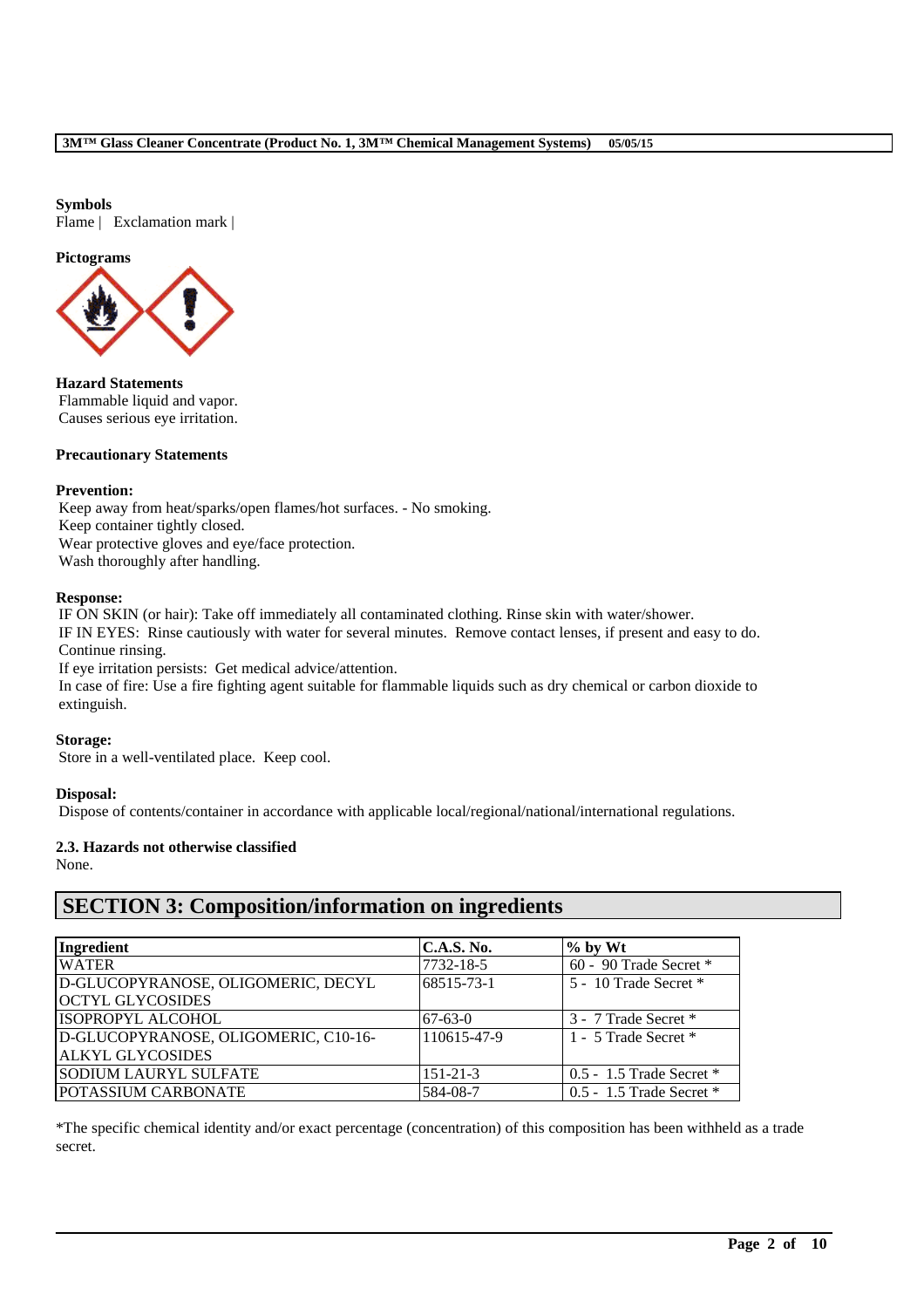# **SECTION 4: First aid measures**

### **4.1. Description of first aid measures**

### **Inhalation:**

Remove person to fresh air. If you feel unwell, get medical attention.

### **Skin Contact:**

Immediately wash with soap and water. Remove contaminated clothing and wash before reuse. If signs/symptoms develop, get medical attention.

### **Eye Contact:**

Immediately flush with large amounts of water. Remove contact lenses if easy to do. Continue rinsing. Get medical attention.

### **If Swallowed:**

Rinse mouth. If you feel unwell, get medical attention.

### **4.2. Most important symptoms and effects, both acute and delayed**

See Section 11.1. Information on toxicological effects.

# **4.3. Indication of any immediate medical attention and special treatment required**

Not applicable

# **SECTION 5: Fire-fighting measures**

### **5.1. Suitable extinguishing media**

In case of fire: Use a fire fighting agent suitable for flammable liquids such as dry chemical or carbon dioxide to extinguish.

### **5.2. Special hazards arising from the substance or mixture**

Closed containers exposed to heat from fire may build pressure and explode.

### **Hazardous Decomposition or By-Products**

| <b>Substance</b> |  |  |  |  |
|------------------|--|--|--|--|
| Carbon monoxide  |  |  |  |  |
| Carbon dioxide   |  |  |  |  |

**Condition** During Combustion During Combustion

### **5.3. Special protective actions for fire-fighters**

No special protective actions for fire-fighters are anticipated.

# **SECTION 6: Accidental release measures**

### **6.1. Personal precautions, protective equipment and emergency procedures**

Evacuate area. Keep away from heat/sparks/open flames/hot surfaces. - No smoking. Use only non-sparking tools. Ventilate the area with fresh air. For large spill, or spills in confined spaces, provide mechanical ventilation to disperse or exhaust vapors, in accordance with good industrial hygiene practice. Warning! A motor could be an ignition source and could cause flammable gases or vapors in the spill area to burn or explode. Refer to other sections of this SDS for information regarding physical and health hazards, respiratory protection, ventilation, and personal protective equipment.

### **6.2. Environmental precautions**

Avoid release to the environment. For larger spills, cover drains and build dikes to prevent entry into sewer systems or bodies of water.

\_\_\_\_\_\_\_\_\_\_\_\_\_\_\_\_\_\_\_\_\_\_\_\_\_\_\_\_\_\_\_\_\_\_\_\_\_\_\_\_\_\_\_\_\_\_\_\_\_\_\_\_\_\_\_\_\_\_\_\_\_\_\_\_\_\_\_\_\_\_\_\_\_\_\_\_\_\_\_\_\_\_\_\_\_\_\_\_\_\_

### **6.3. Methods and material for containment and cleaning up**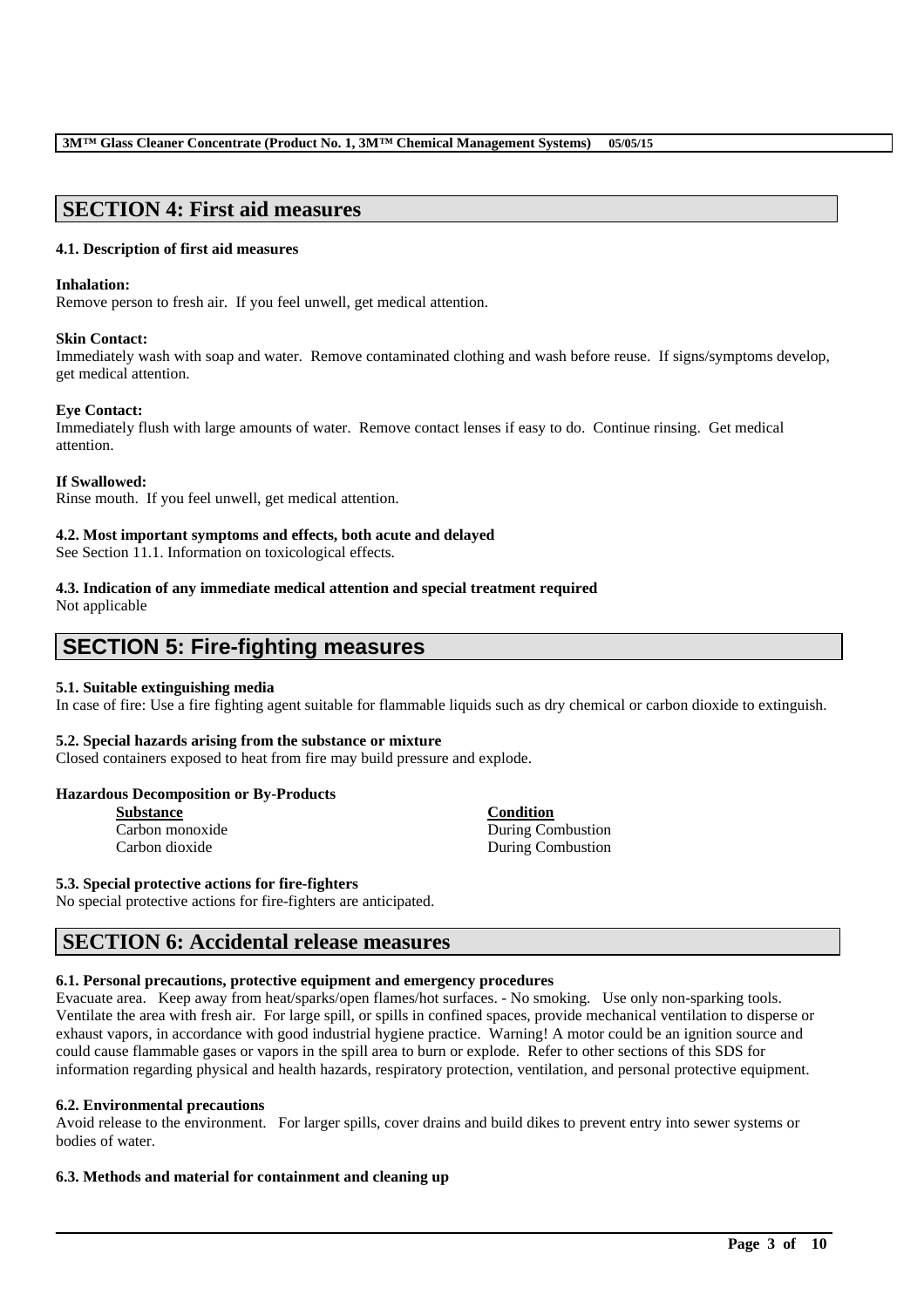Contain spill. Cover spill area with a fire-extinguishing foam designed for use on solvents, such as alcohols and acetone, that can dissolve in water. An AR - AFFF type foam is recommended. Working from around the edges of the spill inward, cover with bentonite, vermiculite, or commercially available inorganic absorbent material. Mix in sufficient absorbent until it appears dry. Remember, adding an absorbent material does not remove a physical, health, or environmental hazard. Collect as much of the spilled material as possible using non-sparking tools. Place in a metal container approved for transportation by appropriate authorities. Clean up residue with water. Seal the container. Dispose of collected material as soon as possible.

# **SECTION 7: Handling and storage**

### **7.1. Precautions for safe handling**

This product is not intended to be used without prior dilution as specified on the product label. Avoid eye contact. For industrial or professional use only. Do not use in a confined area with minimal air exchange. Grounding or safety shoes with electrostatic dissipating soles (ESD) are not required with a chemical dispensing system. Keep out of reach of children. Keep away from heat/sparks/open flames/hot surfaces. - No smoking. Use only non-sparking tools. Take precautionary measures against static discharge. Avoid breathing fume/vapors. Do not eat, drink or smoke when using this product. Wash thoroughly after handling. Avoid release to the environment. Avoid contact with oxidizing agents (eg. chlorine, chromic acid etc.) Wear low static or properly grounded shoes. To minimize the risk of ignition, determine applicable electrical classifications for the process using this product and select specific local exhaust ventilation equipment to avoid flammable vapor accumulation. Ground/bond container and receiving equipment if there is potential for static electricity accumulation during transfer.

### **7.2. Conditions for safe storage including any incompatibilities**

Store in a well-ventilated place. Keep cool. Keep container tightly closed. Store away from acids. Store away from oxidizing agents.

# **SECTION 8: Exposure controls/personal protection**

### **8.1. Control parameters**

### **Occupational exposure limits**

If a component is disclosed in section 3 but does not appear in the table below, an occupational exposure limit is not available for the component.

| Ingredient           | <b>C.A.S. No.</b> | Agency       | Limit type                                         | Additional Comments |
|----------------------|-------------------|--------------|----------------------------------------------------|---------------------|
| IISOPROPYL ALCOHOL   | $67-63-0$         | <b>ACGIH</b> | TWA:200 ppm;STEL:400 ppm   A4: Not class. as human |                     |
|                      |                   |              |                                                    | carcin              |
| IISOPROPYL ALCOHOL   | $-67-63-0$        | <b>OSHA</b>  | $\text{TWA}:980 \text{ mg/m}3(400 \text{ ppm})$    |                     |
| $\sim$ $\sim$<br>--- | .                 |              |                                                    |                     |

ACGIH : American Conference of Governmental Industrial Hygienists

CMRG : Chemical Manufacturer's Recommended Guidelines

OSHA : United States Department of Labor - Occupational Safety and Health Administration

STEL: Short Term Exposure Limit

CEIL: Ceiling

### **8.2. Exposure controls**

### **8.2.1. Engineering controls**

NOTE: When used with a chemical dispensing system as directed, special ventilation is not required. Use general dilution ventilation and/or local exhaust ventilation to control airborne exposures to below relevant Exposure Limits and/or control dust/fume/gas/mist/vapors/spray. If ventilation is not adequate, use respiratory protection equipment.

### **8.2.2. Personal protective equipment (PPE)**

### **Eye/face protection**

NOTE: When used with a chemical dispensing system as directed, eye contact with the concentrate is not expected to occur.

AIHA : American Industrial Hygiene Association

TWA: Time-Weighted-Average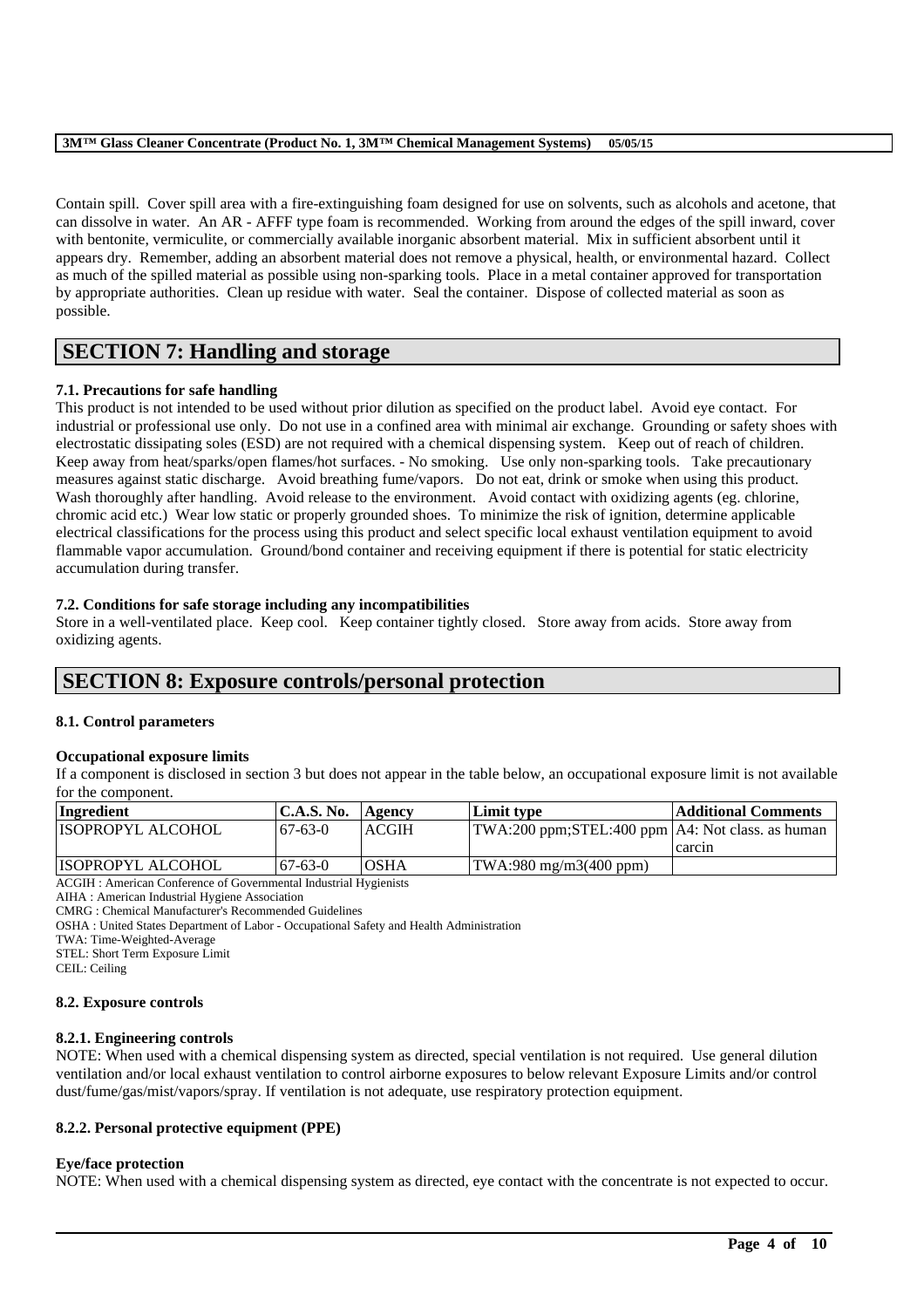If the product is not used with a chemical dispensing system or if there is an accidental release, wear protective eye/face protection.

If product is not used with a chemical dispensing system or if there is an accidental release:

Select and use eye/face protection to prevent contact based on the results of an exposure assessment. The following eye/face protection(s) are recommended:

Indirect Vented Goggles

### **Skin/hand protection**

NOTE: When used with a chemical dispensing system as directed, skin contact with the concentrate is not expected to occur. If product is not used with a chemical dispensing system or if there is an accidental release:

Select and use gloves and/or protective clothing approved to relevant local standards to prevent skin contact based on the results of an exposure assessment. Selection should be based on use factors such as exposure levels, concentration of the substance or mixture, frequency and duration, physical challenges such as temperature extremes, and other use conditions. Consult with your glove and/or protective clothing manufacturer for selection of appropriate compatible gloves/protective clothing.

Gloves made from the following material(s) are recommended: Nitrile Rubber Polymer laminate

#### **Respiratory protection**

NOTE: When used with a chemical dispensing system as directed, respiratory protection is not required. If product is not used with a chemical dispensing system or if there is an accidental release:

An exposure assessment may be needed to decide if a respirator is required. If a respirator is needed, use respirators as part of a full respiratory protection program. Based on the results of the exposure assessment, select from the following respirator type(s) to reduce inhalation exposure:

Half facepiece or full facepiece air-purifying respirator suitable for organic vapors and particulates

For questions about suitability for a specific application, consult with your respirator manufacturer.

### **SECTION 9: Physical and chemical properties**

### **9.1. Information on basic physical and chemical properties**

| <b>General Physical Form:</b>     | Liquid                                                      |
|-----------------------------------|-------------------------------------------------------------|
| <b>Specific Physical Form:</b>    | Liquid                                                      |
| Odor, Color, Grade:               | Blue to violet in color, with apple fragrance               |
| <b>Odor threshold</b>             | No Data Available                                           |
| pH                                | 11.4                                                        |
| <b>Boiling Point</b>              | $300 \text{°F}$                                             |
| <b>Flash Point</b>                | 120 °F [Test Method: Closed Cup] [Details: Does not sustain |
|                                   | combustion, ASTM D-4206.                                    |
| <b>Flammability</b> (solid, gas)  | Not Applicable                                              |
| <b>Flammable Limits(LEL)</b>      | No Data Available                                           |
| <b>Flammable Limits(UEL)</b>      | No Data Available                                           |
| <b>Vapor Pressure</b>             | No Data Available                                           |
| <b>Density</b>                    | No Data Available                                           |
| <b>Specific Gravity</b>           | 1.019 g/ml [ $Ref Std: WATER=1$ ]                           |
| <b>Solubility in Water</b>        | Complete                                                    |
| Solubility- non-water             | No Data Available                                           |
| <b>Decomposition temperature</b>  | No Data Available                                           |
| <b>Viscosity</b>                  | $< 50$ centipoise                                           |
| <b>Hazardous Air Pollutants</b>   | Not Applicable                                              |
| <b>Volatile Organic Compounds</b> | 3 - 7 % [ <i>Test Method:</i> calculated per CARB title 2]  |
| <b>Percent volatile</b>           | 70 - 100 %                                                  |
|                                   |                                                             |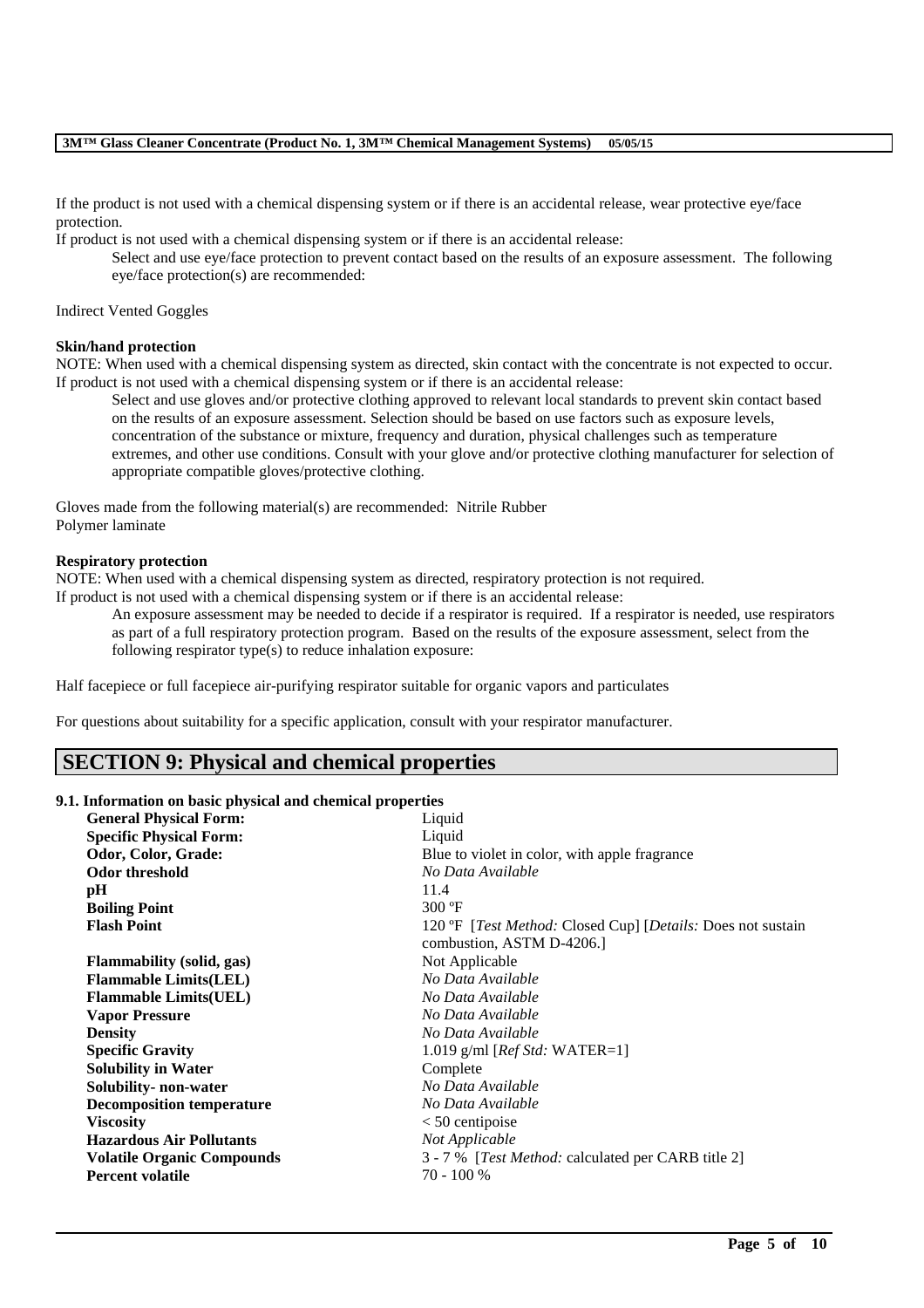**VOC Less H2O & Exempt Solvents** 100 - 300 g/l [*Test Method: calculated per CARB title 2*]

# **SECTION 10: Stability and reactivity**

### **10.1. Reactivity**

This material is considered to be non reactive under normal use conditions.

# **10.2. Chemical stability**

Stable.

### **10.3. Possibility of hazardous reactions**

Hazardous polymerization will not occur.

**10.4. Conditions to avoid** None known.

### **10.5. Incompatible materials** Strong oxidizing agents

### **10.6. Hazardous decomposition products Substance Condition**

None known.

Refer to section 5.2 for hazardous decomposition products during combustion.

# **SECTION 11: Toxicological information**

**The information below may not be consistent with the material classification in Section 2 if specific ingredient classifications are mandated by a competent authority. In addition, toxicological data on ingredients may not be reflected in the material classification and/or the signs and symptoms of exposure, because an ingredient may be present below the threshold for labeling, an ingredient may not be available for exposure, or the data may not be relevant to the material as a whole.**

**11.1. Information on Toxicological effects**

**Signs and Symptoms of Exposure**

### **Based on test data and/or information on the components, this material may produce the following health effects:**

### **Inhalation:**

Respiratory Tract Irritation: Signs/symptoms may include cough, sneezing, nasal discharge, headache, hoarseness, and nose and throat pain.

# **Skin Contact:**

Mild Skin Irritation: Signs/symptoms may include localized redness, swelling, itching, and dryness.

# **Eye Contact:**

Severe Eye Irritation: Signs/symptoms may include significant redness, swelling, pain, tearing, cloudy appearance of the cornea, and impaired vision.

### **Ingestion:**

Gastrointestinal Irritation: Signs/symptoms may include abdominal pain, stomach upset, nausea, vomiting and diarrhea.

\_\_\_\_\_\_\_\_\_\_\_\_\_\_\_\_\_\_\_\_\_\_\_\_\_\_\_\_\_\_\_\_\_\_\_\_\_\_\_\_\_\_\_\_\_\_\_\_\_\_\_\_\_\_\_\_\_\_\_\_\_\_\_\_\_\_\_\_\_\_\_\_\_\_\_\_\_\_\_\_\_\_\_\_\_\_\_\_\_\_

### **Toxicological Data**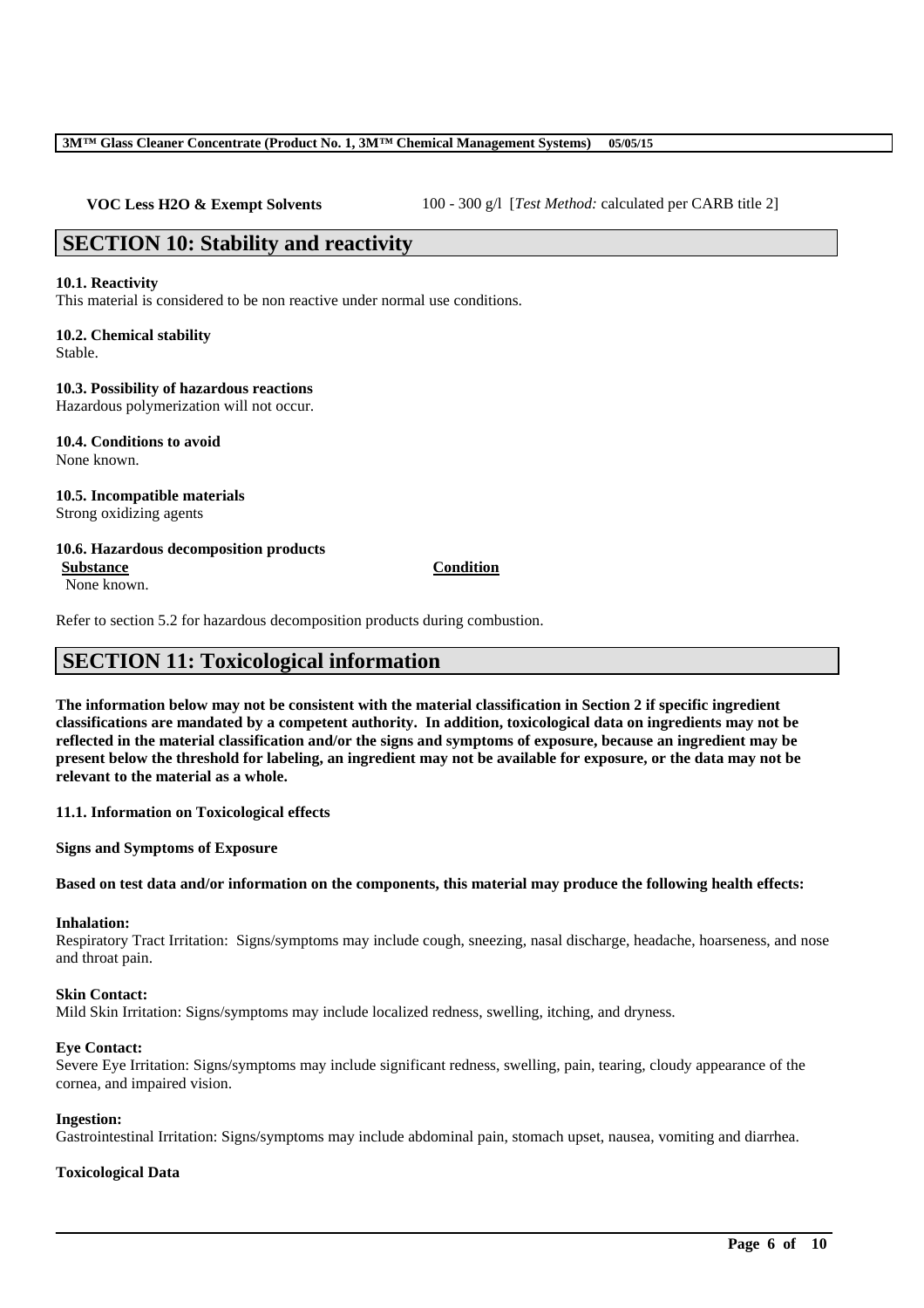If a component is disclosed in section 3 but does not appear in a table below, either no data are available for that endpoint or the data are not sufficient for classification.

### **Acute Toxicity**

| <b>Name</b>                               | Route       | <b>Species</b> | <b>Value</b>                                      |
|-------------------------------------------|-------------|----------------|---------------------------------------------------|
| Overall product                           | Dermal      |                | No data available; calculated $ATE > 5,000$ mg/kg |
| Overall product                           | Ingestion   |                | No data available; calculated $ATE > 5,000$ mg/kg |
| D-GLUCOPYRANOSE, OLIGOMERIC, DECYL OCTYL  | Dermal      | Rabbit         | $LD50 > 11,200$ mg/kg                             |
| <b>GLYCOSIDES</b>                         |             |                |                                                   |
| D-GLUCOPYRANOSE, OLIGOMERIC, DECYL OCTYL  | Ingestion   | Rat            | LD50 $3,730$ mg/kg                                |
| <b>GLYCOSIDES</b>                         |             |                |                                                   |
| ISOPROPYL ALCOHOL                         | Dermal      | Rabbit         | LD50 12,870 mg/kg                                 |
| ISOPROPYL ALCOHOL                         | Inhalation- | Rat            | LC50 $72.6$ mg/l                                  |
|                                           | Vapor (4    |                |                                                   |
|                                           | hours)      |                |                                                   |
| ISOPROPYL ALCOHOL                         | Ingestion   | Rat            | LD50 $4,710$ mg/kg                                |
| D-GLUCOPYRANOSE, OLIGOMERIC, C10-16-ALKYL | Dermal      | Rabbit         | $LD50 > 2,000$ mg/kg                              |
| <b>GLYCOSIDES</b>                         |             |                |                                                   |
| D-GLUCOPYRANOSE, OLIGOMERIC, C10-16-ALKYL | Ingestion   | Rat            | $LD50 > 2,000$ mg/kg                              |
| <b>GLYCOSIDES</b>                         |             |                |                                                   |
| SODIUM LAURYL SULFATE                     | Inhalation- |                | $LC50 > 0.975$ mg/l                               |
|                                           | Dust/Mist   |                |                                                   |
| SODIUM LAURYL SULFATE                     | Dermal      | Rabbit         | LD50 $580$ mg/kg                                  |
| SODIUM LAURYL SULFATE                     | Ingestion   | Rat            | $LD50$ 1,650 mg/kg                                |
| POTASSIUM CARBONATE                       | Dermal      | Rabbit         | $LD50 > 2,000$ mg/kg                              |
| POTASSIUM CARBONATE                       | Inhalation- | Rat            | $LC50 > 5.58$ mg/l                                |
|                                           | Dust/Mist   |                |                                                   |
|                                           | (4 hours)   |                |                                                   |
| POTASSIUM CARBONATE                       | Ingestion   | Rat            | LD50 $1,870$ mg/kg                                |
| $ATE = acute$ toxicity estimate           |             |                |                                                   |

### **Skin Corrosion/Irritation**

| <b>Name</b>           | <b>Species</b> | <b>Value</b>              |
|-----------------------|----------------|---------------------------|
| ISOPROPYL ALCOHOL     | Multiple       | No significant irritation |
|                       | animal         |                           |
|                       | species        |                           |
| SODIUM LAURYL SULFATE | Rabbit         | Irritant                  |
| POTASSIUM CARBONATE   | Rabbit         | Minimal irritation        |

### **Serious Eye Damage/Irritation**

| <b>Name</b>           | <b>Species</b> | Value           |
|-----------------------|----------------|-----------------|
| ISOPROPYL ALCOHOL     | Rabbit         | Severe irritant |
| SODIUM LAURYL SULFATE | Rabbit         | Corrosive       |
| POTASSIUM CARBONATE   | Rabbit         | Corrosive       |

### **Skin Sensitization**

| Name                               | $\sim$<br><b>Species</b> | ∕ alue                                |
|------------------------------------|--------------------------|---------------------------------------|
| <b>ALCOHOL</b><br><b>ISOPROPYI</b> | $\sqrt{2}$<br>Guinea     | $\sim$ $\sim$<br>: sensitizing<br>Not |
|                                    | pig                      |                                       |

### **Respiratory Sensitization**

For the component/components, either no data are currently available or the data are not sufficient for classification.

### **Germ Cell Mutagenicity**

| $\bullet$ $\bullet$<br>Name             | Route        | Value                          |
|-----------------------------------------|--------------|--------------------------------|
| <b>ISOPROPYI</b><br><b>COHOL</b><br>ALC | Vitro<br>-In | Not mutagenic                  |
| <b>COHOL</b><br><b>ISOPROPYI</b><br>ALC | In vivo      | $\sim$ $\sim$<br>Not mutagenic |

### **Carcinogenicity**

| <b>Name</b>                         | Route      | <b>Species</b> | Value                                                                         |
|-------------------------------------|------------|----------------|-------------------------------------------------------------------------------|
| <b>COHOL</b><br><b>OPROPY</b><br>ΔI | Inhalation | Rat<br>.       | but the<br>data are not<br>Some positive<br>data<br>र exist.                  |
|                                     |            |                | $\sim$<br>$\sim$ $\sim$<br>classification <sup>.</sup><br>icient for<br>-sutt |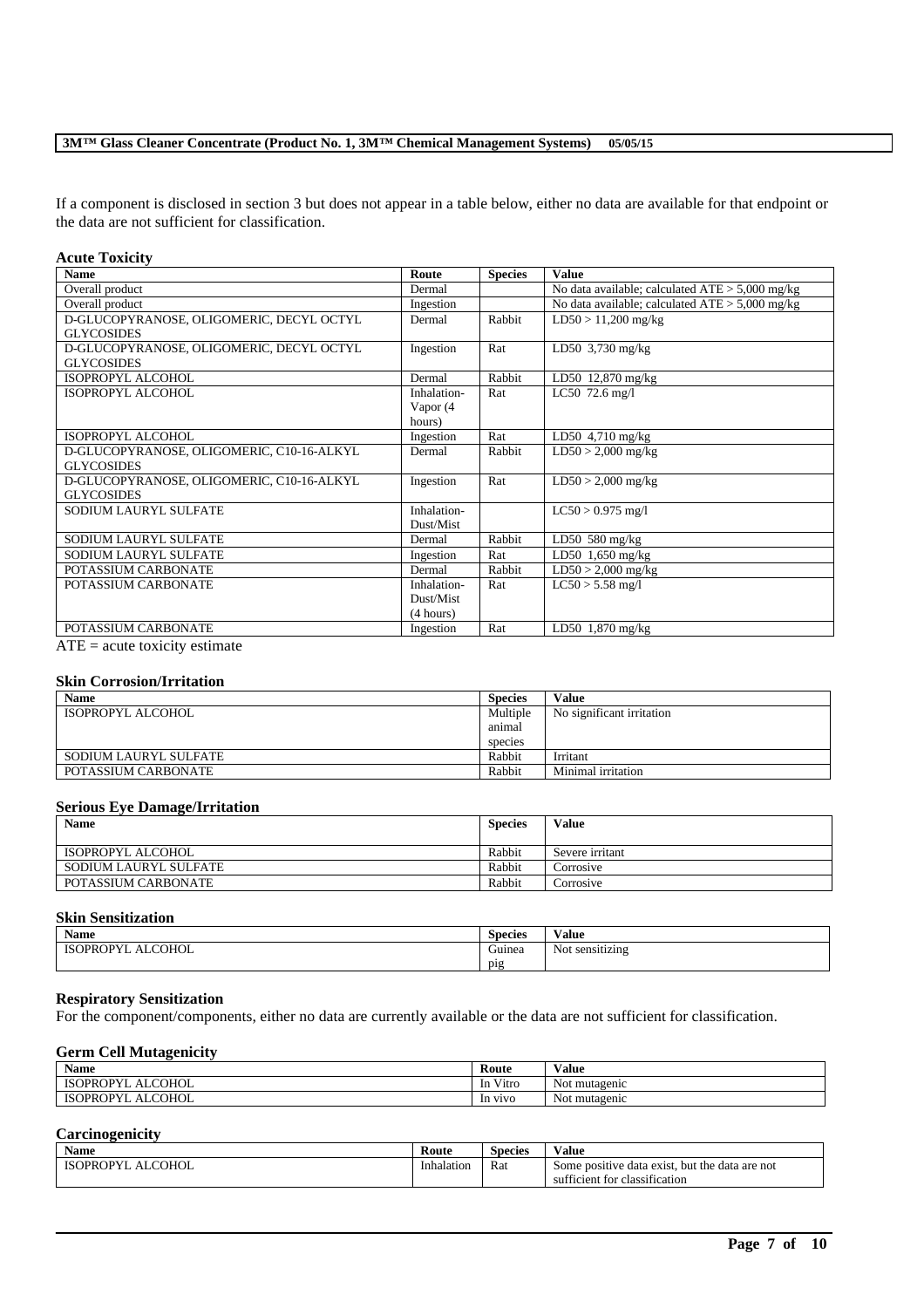### **Reproductive Toxicity**

### **Reproductive and/or Developmental Effects**

| <b>Name</b>       | Route      | Value                                   | <b>Species</b> | <b>Test Result</b> | <b>Exposure</b> |
|-------------------|------------|-----------------------------------------|----------------|--------------------|-----------------|
|                   |            |                                         |                |                    | <b>Duration</b> |
| ISOPROPYL ALCOHOL | Ingestion  | Some positive developmental data exist, | Rat            | NOAEL 400          | during          |
|                   |            | but the data are not sufficient for     |                | mg/kg/day          | organogenesi    |
|                   |            | classification                          |                |                    |                 |
| ISOPROPYL ALCOHOL | Inhalation | Some positive developmental data exist, | Rat            | LOAEL <sub>9</sub> | during          |
|                   |            | but the data are not sufficient for     |                | mg/l               | gestation       |
|                   |            | classification                          |                |                    |                 |

### **Target Organ(s)**

### **Specific Target Organ Toxicity - single exposure**

| <b>Name</b>          | Route      | Target Organ(s)        | <b>Value</b>                      | <b>Species</b> | <b>Test Result</b> | <b>Exposure</b> |
|----------------------|------------|------------------------|-----------------------------------|----------------|--------------------|-----------------|
|                      |            |                        |                                   |                |                    | <b>Duration</b> |
| ISOPROPYL ALCOHOL    | Inhalation | central nervous        | May cause drowsiness or           | Human          | NOAEL Not          |                 |
|                      |            | system depression      | dizziness                         |                | available          |                 |
| ISOPROPYL ALCOHOL    | Inhalation | respiratory irritation | Some positive data exist, but the | Human          | <b>NOAEL Not</b>   |                 |
|                      |            |                        | data are not sufficient for       |                | available          |                 |
|                      |            |                        | classification                    |                |                    |                 |
| ISOPROPYL ALCOHOL    | Inhalation | auditory system        | Some positive data exist, but the | Guinea         | <b>NOAEL 13.4</b>  | 24 hours        |
|                      |            |                        | data are not sufficient for       | pig            | mg/1               |                 |
|                      |            |                        | classification                    |                |                    |                 |
| ISOPROPYL ALCOHOL    | Ingestion  | central nervous        | May cause drowsiness or           | Human          | <b>NOAEL Not</b>   | poisoning       |
|                      |            | system depression      | dizziness                         |                | available          | and/or abuse    |
| <b>SODIUM LAURYL</b> | Inhalation | respiratory irritation | May cause respiratory irritation  | similar        | <b>NOAEL Not</b>   |                 |
| <b>SULFATE</b>       |            |                        |                                   | health         | available          |                 |
|                      |            |                        |                                   | hazards        |                    |                 |
| <b>POTASSIUM</b>     | Inhalation | respiratory irritation | May cause respiratory irritation  |                | <b>NOAEL</b> not   |                 |
| <b>CARBONATE</b>     |            |                        |                                   |                | available          |                 |

### **Specific Target Organ Toxicity - repeated exposure**

| <b>Name</b>       | Route      | Target Organ(s) | Value                             | <b>Species</b> | <b>Test Result</b>  | <b>Exposure</b> |
|-------------------|------------|-----------------|-----------------------------------|----------------|---------------------|-----------------|
|                   |            |                 |                                   |                |                     | <b>Duration</b> |
| ISOPROPYL ALCOHOL | Inhalation | kidney and/or   | Some positive data exist, but the | Rat            | <b>NOAEL 12.3</b>   | 24 months       |
|                   |            | bladder         | data are not sufficient for       |                | mg/1                |                 |
|                   |            |                 | classification                    |                |                     |                 |
| ISOPROPYL ALCOHOL | Inhalation | nervous system  | All data are negative             | Rat            | NOAEL <sub>12</sub> | 13 weeks        |
|                   |            |                 |                                   |                | mg/1                |                 |
| ISOPROPYL ALCOHOL | Ingestion  | kidney and/or   | Some positive data exist, but the | Rat            | NOAEL 400           | 12 weeks        |
|                   |            | bladder         | data are not sufficient for       |                | mg/kg/day           |                 |
|                   |            |                 | classification                    |                |                     |                 |

### **Aspiration Hazard**

For the component/components, either no data are currently available or the data are not sufficient for classification.

### **Please contact the address or phone number listed on the first page of the SDS for additional toxicological information on this material and/or its components.**

# **SECTION 12: Ecological information**

### **Ecotoxicological information**

Please contact the address or phone number listed on the first page of the SDS for additional ecotoxicological information on this material and/or its components.

### **Chemical fate information**

Please contact the address or phone number listed on the first page of the SDS for additional chemical fate information on this material and/or its components.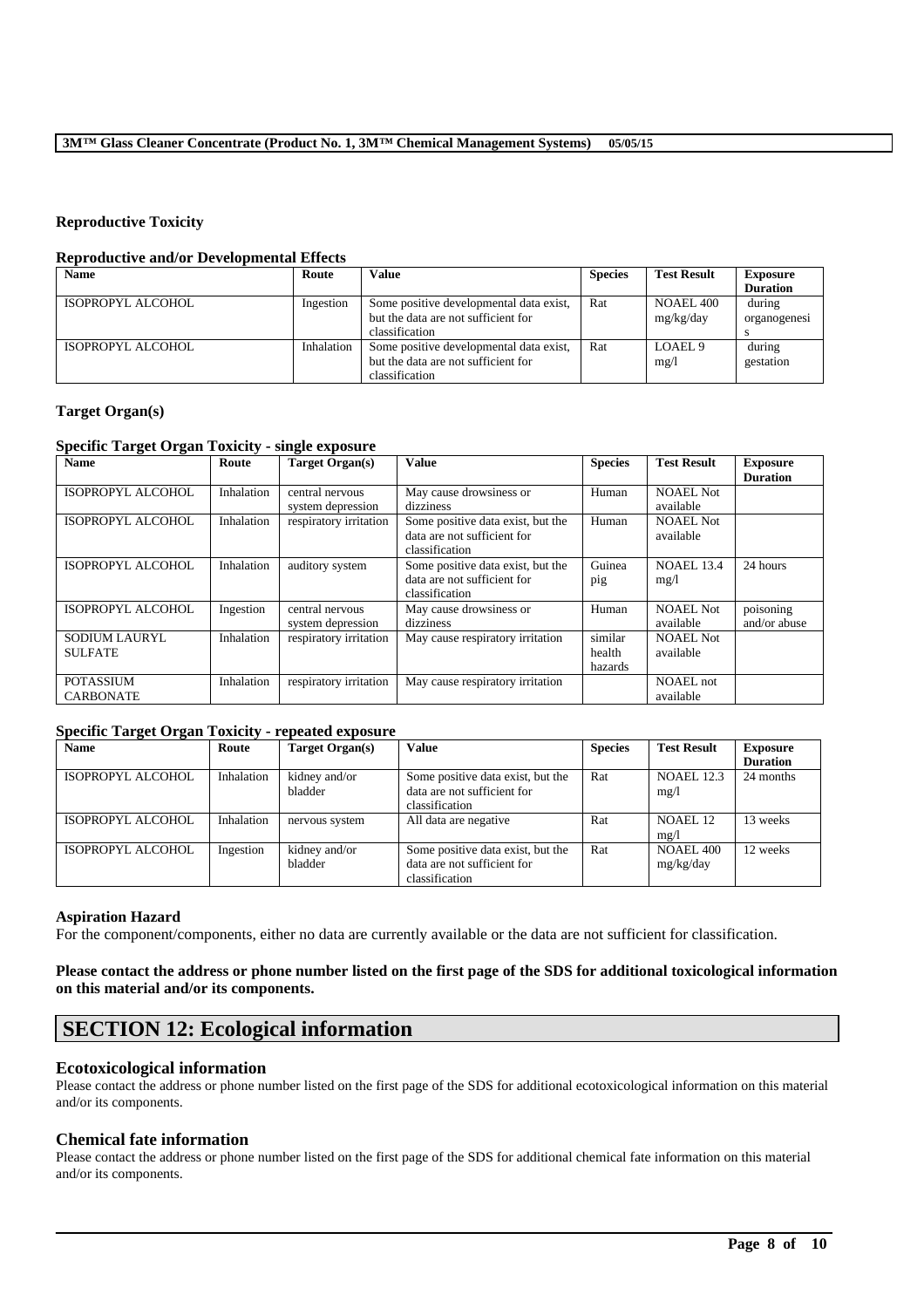# **SECTION 13: Disposal considerations**

### **13.1. Disposal methods**

Dispose of contents/ container in accordance with the local/regional/national/international regulations.

Incinerate in a permitted waste incineration facility. As a disposal alternative, utilize an acceptable permitted waste disposal facility. Empty drums/barrels/containers used for transporting and handling hazardous chemicals (chemical substances/mixtures/preparations classified as Hazardous as per applicable regulations) shall be considered, stored, treated & disposed of as hazardous wastes unless otherwise defined by applicable waste regulations. Consult with the respective regulating authorities to determine the available treatment and disposal facilities.

**EPA Hazardous Waste Number (RCRA):** D001 (Ignitable)

# **SECTION 14: Transport Information**

For Transport Information, please visit **http://3M.com/Transportinfo** or call 1-800-364-3577 or 651-737-6501.

# **SECTION 15: Regulatory information**

### **15.1. US Federal Regulations 311/312 Hazard Categories:**

Fire Hazard - Yes Pressure Hazard - No Reactivity Hazard - No Immediate Hazard - Yes Delayed Hazard - No

# **15.2. State Regulations**

### **15.3. Chemical Inventories**

The components of this material are in compliance with the provisions of Australia National Industrial Chemical Notification and Assessment Scheme (NICNAS). Certain restrictions may apply. Contact the selling division for additional information.

The components of this product are in compliance with the new substance notification requirements of CEPA.

The components of this material are in compliance with the provisions of the Korean Toxic Chemical Control Law. Certain restrictions may apply. Contact the selling division for additional information.

The components of this material are in compliance with the provisions of Philippines RA 6969 requirements. Certain restrictions may apply. Contact the selling division for additional information.

The components of this product are in compliance with the chemical notification requirements of TSCA.

This product complies with the New Zealand Hazardous Substances and New Organisms Act (1996).

### **15.4. International Regulations**

**This SDS has been prepared to meet the U.S. OSHA Hazard Communication Standard, 29 CFR 1910.1200.**

\_\_\_\_\_\_\_\_\_\_\_\_\_\_\_\_\_\_\_\_\_\_\_\_\_\_\_\_\_\_\_\_\_\_\_\_\_\_\_\_\_\_\_\_\_\_\_\_\_\_\_\_\_\_\_\_\_\_\_\_\_\_\_\_\_\_\_\_\_\_\_\_\_\_\_\_\_\_\_\_\_\_\_\_\_\_\_\_\_\_

# **SECTION 16: Other information**

### **NFPA Hazard Classification**

**Health:** 2 **Flammability:** 2 **Instability:** 0 **Special Hazards:** None